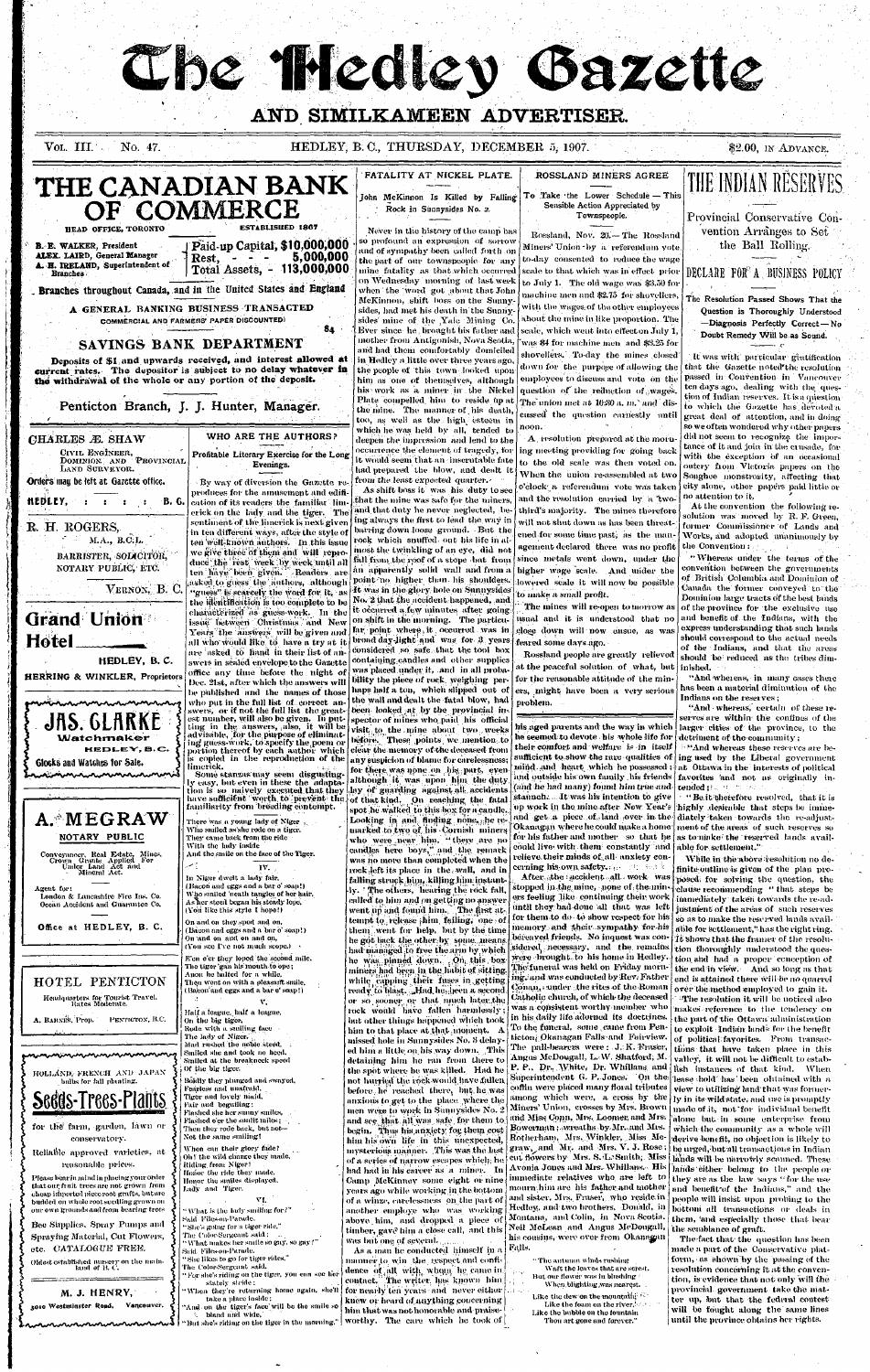## *<u>Uik Hedley Gazette</u>* and

## Similkameen Advertiser.

Issued on Thursdays, by the HEDLEY GAZKTT PRINTING AND PUHI.ISIIING COMPANY, <sub>; </sub> <u>></u><br>Limited. 4t Hedley, B. C.

#### Subscriptions in Advance

l'cr Your

Measurement, 12 lines to the inch. Land Notices—Certillcates of improvement, etc. \$7.00 for 00-day notices, and Sn.OO for 30-day

#### Six. Month\*.. Advertising Rates

month if advertiser desires, without any extra<br>charge. For changes oftener than once a month<br>the "price" of "composition" will "be charged" at regular rates.

Changes for contract adveitiseinents should be in the omeo by monetal Tuesday to secure.<br>attention for that week's issue.

attention for the Avenue of the Avenue of the Avenue of the Avenue of the Avenue of the Avenue of the Avenue o A. MEGRAW, Managing Editor.<br>.

notices. Transient Advertisements-not exceeding one inch, Sft.OO for one insertion, 25 cents for each subsequent insertion. Over one inch, 10 cents ner tine for first insertion and 5 cents per line for each subsequent insertion. Transients payable in advance.

The action of the Rossland miners in accepting the old scale of wages and thus averting from that camp and from the smelter towns of Trail and Northport the calamity which befel the Boundary, must have: given a feeling of intense relief to the people of those towns: 1t showed the beneficial influence which the wise action of the Butte miners two months ago, has exerted in helping to clear the atmosphere, so far as the copper mining industry is concerned. To the Butte miners was due the credit of the advanced scale of wages which obtained during the summer of 1907 in the copper mines of Montana and adjoining states together with those of British Columbia. Taking advantage of the phenomenally high price of copper they went to the mine. owners and were ready to negotiate on a business basis. The result of that negotiation was that they obtained, from the mine-owners an agreement for increase in the wage scale based on the price of copper, the agreement fixing 18 cents per-lb. as the dividing line between the then existing wage scale and an advance of about 15% thereon.. This was secured by the Butte miners off their own bats without assistance or advice from outside sources. Of course all did not agree and fault, was found with them for entering into this arrangement. Miners clsewhere used the Butte instance as a lever to have their wages increased to a like figure and British Columbia miners were on hand with the rest for  $\cdot$  the cutting of the water-melon. When copper dropped below 18 cents the Butte mine owners waited for a while before calling on the miners to carry out their agreement, but finally they demanded it and the min-'ers agreed to abide by their contract, when the former scale was again-made to take effect on November first. This-wasgreeted with more fault-finding from the outside and a fortnight or so later Boundary miners, taking advantage . of miners, caking advantage of dividual exhibitors the technicality that no  $18 \vert$  also won prizes.

Contract Advertisements—One inch per month §1.25: over 1 inch and up to I inches, \$1.00 ' per inch per month. To constant advertisers taking larger space than four inches, on application, rates will bo given of reduced charges, based on size of space and length of time. Advertisements Avill be changed once every

| Full Moon ,<br>- 19th<br>Last quar.<br>27th. |                | <u>ה מקור</u>   |                      | New Moon  | -5th<br>First quar.<br>11th. |
|----------------------------------------------|----------------|-----------------|----------------------|-----------|------------------------------|
| 1907.                                        |                | DEC.            |                      |           | 1907                         |
|                                              | 75.57          |                 |                      |           |                              |
| Sun. Mon. Tues. Wed. Thu. Fri. Sat.          |                |                 |                      |           |                              |
| 2                                            |                | 4               | $\ddot{\phantom{a}}$ | ់6        |                              |
| 9<br>$\cdot 8$                               | 10-            | -11             |                      | $12 - 13$ | 14.                          |
| 16<br>$15\,$<br>$22 -$                       | $23 - 21 - 25$ | $.17 - 18 - 19$ | $-26$                | 20<br>27. | 21<br>28                     |

## THE SITUATION.

ulation and also because of the existence here of the Lemieux | Act. Nevertheless Rossland miners were able to rise to the occasion. With them the Butte spirit of fairness and reason in the brains of men who owned property and had families to support was able to over-ride the passions of fire-brand aliens who had no stake in the country and a two-thirds majority voted to agree to the old scalewith the result that Rossland mines and the smelters in Trail and Northport will continue to work notwithstanding the dis advantage of the low price of copper. The Hedley situation at time of writing is more or less unsettled, but it is hoped that an amicable understanding may be arrived at in a few days.  $\dot{\mathbf{A}}$  grave responsibility, rests on those who had any hand in unfitting the men to deal with the question sanely and impassionately when it was under consid- $\frac{1}{2}$  when it was under consider eration a lew days ago. Only the fairness and forbearance of the manager who was induced to overlook the attitude of men some of whom were not in fit. state to assert their better judgment kept this camp from being in the same position to-day

cent copper stipulation had formed a part of their agreement for increase they decided that they were under no obligal tion to go back to the old scale and would not do so. The result as we all know has been the closing down, of Boundary **i**  mines and throwing out of employment over 2000 men, some of whom are now working down here on  $V. V. \& E.$  construction at \$1.80 for  $9$  hours who voted  $\bf a$ few weeks ago in Greenwood against accepting \$3.50 or anything less than  $$4.00$  for 8 hours. Eyes were next turned to Bossland and Camp Hedley. In these two camps the situation  $\left| \frac{\text{This end so range, switch, implies}}{\text{Life is uncertain and death is sure}} \right|$ was rendered more complex than in Butte because of the' absence of the 18 cent copper stip-

As a son, he was all that parents could wish; The interest of homo was his care: To lighten and brighten their evening of life Was his study, his joy and his prayer. In his youth and prime he was nobleand brave. To his neighbor and duty true: •• The "Key to Heaven" was his constant guide, Yen, he found it the entrance too.

Division of Yale District. Where. located : 'On Susap'Creek."

 $\boldsymbol{\top}$ AKE NOTICE that I. R. H. Parkinson, free <sup>:1</sup> miner's certificate.No. B 5675, intend, sixty days from date hereof, to apply to the Mining.<br>Recorder for Certificates of Improvements, for the purpose of obtaining' Crown' Grants of the<br>above claims.

And Further take notice that action, under Section 37, must be commenced before the issu-ance of such Certificates of Improvements. - Dated this 28th day of October, A.D. 1907.

**, B..C. FRUIT GETS AWARD** •:.<sup>v</sup> *:j;..* ..:.,;:• i-n:^.^- - :•- ' •:•

*A telegram;ir'hm* Hoh.'R, G. Tatlow was received by L.W.  $\mathbf S$ hatford $\mathbf {\mathbb M}$ ; P. while in Hed-*•ley* -last Friday•fihnduhcihg that the B<sub>r</sub>C. fruit exhibit had received the Royal.Horticultural Society's gold medal. " Many individual exhibitors from B.C. also-won prizes.

- 90

Links of Ha

SIMILKAMEEN LAND DISTRICT. ' DISTRICT OF YALE.

### IN MEMORIAM

Lines on the Death of John McKinnon, Killed November 27th, 1907.

#### By J. Thurburn Conn

In the midst of life we are in death, This thought is inward horn; Staggered and awed by invsterious fate We mourn our friend thus borne. Our 'heads to-day arc bowed with ivoo. We mourn the loss—the dear. And wait by the threshold of the Great Un-

known For the dawn that will make all clear..

In love he lived, in peace he died, His end so tragic, swift, implies Let each to his own give heed, secure That peace with God which indicates Happiness beyond this mortal trace. Grieve not for him, the Lord doth take, But love each other for his sake.

# **NOTICE.**

## Certificate of Improvements.

ZERO. JACK FROST. MOLLIE and PHYL-LIS Mineral Claims, situate in the Osoyoos Mining Division of Yale District. Where located: Camp Hedley.

TAKE NOTICE that I, Chas. dell. Green, as<br>agent for C. A. C. Steward, F. M. C. No.<br>5806, and for A. R. Barrow, F. M. C. No. —<br>intend, sixty days from date hereof, to apply to<br>the Mining Recorder for Certificates of Im-<br>pro

And further take notice that action, under Section 37,,must be commenced before the issu-ance of such Certificate of Improvements.

• Dated this 5th day of November, A.D. 11)07. 1B-10 C. mill. GREEN, Agent.

## **NOTICE.**

## Certificate of Improvements.

"B. C.", "IRISH BOY." "GOLDEN ZONE"<br>and "SILVER BELL" Mineral Claims.<br>situate in the Osoyos Mining Division of<br>Yale District. Nhere located : Quartz<br>Camp.

TAKE NOTICE that I. Chas, doB, Green, as a serie for J. J. Marks; F. M. C. No. B 5536;<br>Paul Brodhagen, F.M.C. No. B 5513; and James<br>Murphy, F.M.C. No. B 5544, intend, .sixty days from date hereof, to apply to the Miuing Re-<br>corder-for Certificates of Improvements, for<br>the purpose of obtaining Crown Grants of the<br>above claims. And further take notice that action, under section 37, must be commenced before the issuce of such Certificates of Improvements.

Dated this 5th day of November, A.D. 1997. 45-10 C. DEB. GREEN, AGENT.

# **NOTICE.**

## Certificate of Improvements.

'KiNG, EDWARD" and "NighriiAWic" Mineral -situated in the



and the Commission of the model of

المحجم ومجوداته والمتواز

 $\sim 10^{-1}$   $\sim 10^{-1}$ 

as the Boundary. That that forbearance has not been misdi- ${\bf rected}$  nor undeserved it is ears. nestly hoped the sequel will show. [LATER-Since above was put in type it has been, learned that Granby employees have approached the  $\cdot$  company with an offer to accept the old scale, and the management  $\frac{1}{2}$  have agreed to resume operations today. This leaves Camp Hedley. the only producing camp still on the high wage scale after November. It is also said that the Hedley miners realizing this and knowing that they had been given the high scale all November without shutdown are likely to make an offer to take the old scale from December 1st. Such action would show. the management that the men have no wish to single them out for worse treatment than has been accorded elsewhere, and it would keep the way open for better relations in future; while a less considerate course would be apt to leave a sore spot to rankle.]

The solid phalanx from, Nova Scotia, has been broken. At the by-election last week .Colchester went Conservative. It is the hand-writing on the wall. Both east and west want a change.

:

**NOTICE.** 

Certificate of- Improvements.

claims.

 $43-10$   $\cdot$  R. H. PARKINSON.

**NOTICE.** 

Certificate of Improvements;

**NOTICE.** 

NOTICE that

G. M. ALLISON.

Dated October 10th, 1907. 41-10

cupawon—r<br>ecion to nn